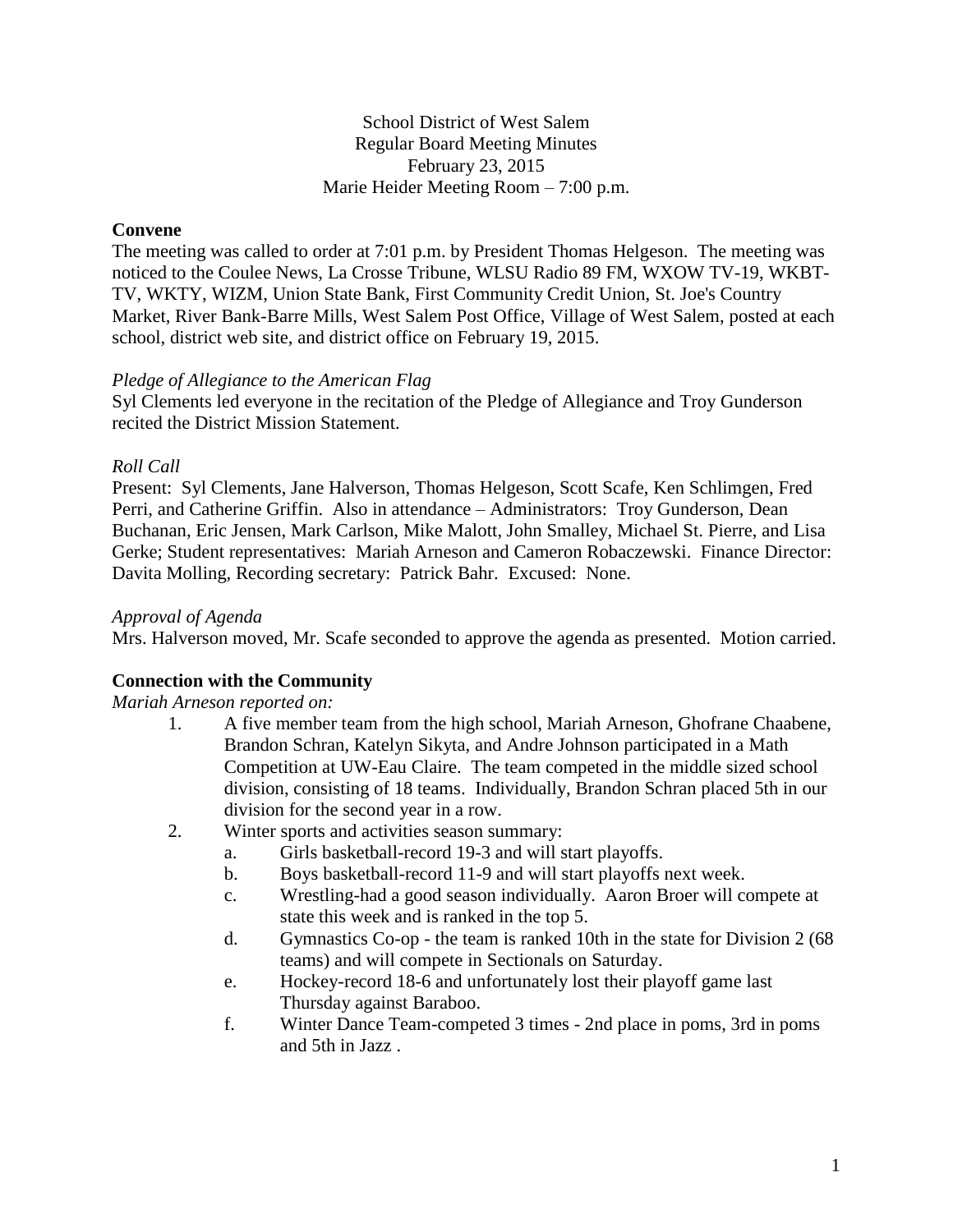- g. Power Lifting 5 members competed and Jimmy Christiansen went to 3 regional events to qualify for state and lifted 1050 lbs to qualify for nationals in Milwaukee on March 27-29.
- h. Bowling-9 West Salem students competed against local schools' teams. Members include Amber Holcomb, Krystal Burrows, Sam Fellom, Damian Ostrem, Austin Kiesling, Kenny Moquin, Mason Holcomb, Cole Brenstein, and Andre Johnson. Amber Holcomb will compete at state as part of the All-Star Team.
- 3. The middle school Winter Wellness event was rescheduled for Friday, February 27. Students could go to Features, Shenanigans, Mt. Olympus, Mt. La Crosse, or Fort McCoy.
- 4. The middle school girls' basketball teams have 2 games left this week for each grade level.
- 5. Middle school Forensics has their Level 2 competition tomorrow.
- 6. The middle school is participating in *Pennies for Patience*, a fundraiser that the Leukemia and Lymphoma Society started. The Student Council initiated the fundraiser in the middle school.

# *Cameron Robaczewski reported on:*

- 1. On Saturday, the West Salem quiz bowl team hosted a tournament at the high school. West Salem had two teams, and so did the other schools in attendance, making a total of 12 teams. West Salem's A team finished 4th, going 5-3. Stoughton A was the winner of the tournament.
- 2. Last month, the high school student council had each student, and even some faculty members, fill out a matchmaker survey. The survey measures your compatibility with other students and makes lists of your best matches, friends, and most opposite matches. The student council sold the results last week for \$2 each and had students and faculty take pictures with their number one matches and post them on Twitter for other students to vote on.
- 3. The Diversity Club spread Valentines cheer with Valentine's Day kindness notes.
- 4. On last Wednesday's early release day, the high school had another learn day with students taking part in various activities and sessions. After the morning sessions, the school went to the Heider Center where the jazz band and show choir performed before the winter festival ceremonies. Similar to homecoming day, a number of club advisors talked about what their clubs, and winners of different club awards were announced. These senior "Misters and Misses" were from a number of different activities, including basketball, hockey, wrestling, mock trial, robotics, math club, quiz bowl, gymnastics, and band. In addition, two staff members were given the honor of outstanding faculty. After the ceremony, it was announced that the class winner of last weeks dress-up days would win the spirit stick, which will be displayed next to the senior key that is handed down at graduation.

# *Correspondence*

A School Breakfast Week – March 2-6, 2015, proclamation from Tony Evers, Wisconsin State Superintendent of Public Instruction was read.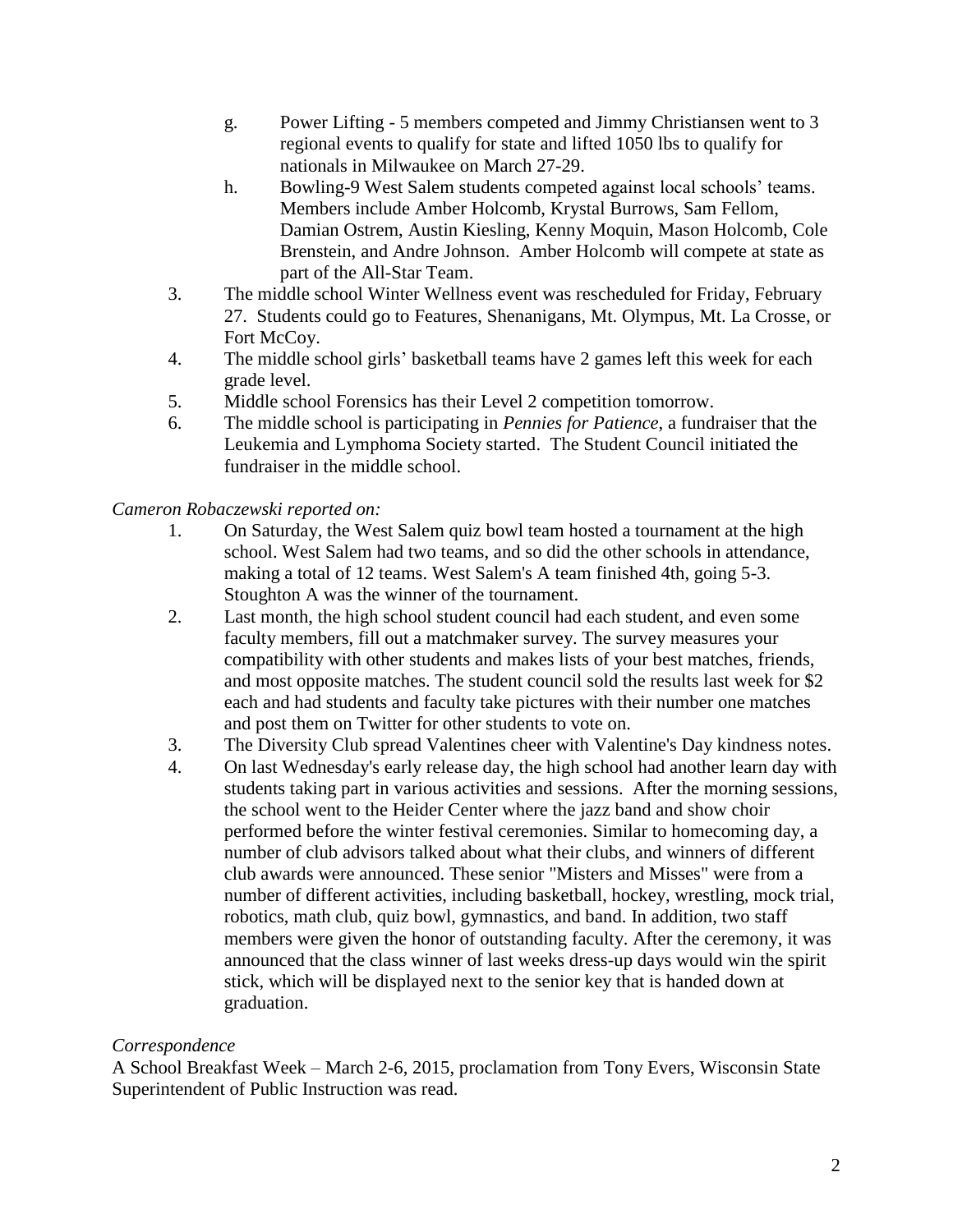A letter from the Boys and Girls Club was read regarding their intent enter into an agreement to use the current middle school, contingent on passing of the referendum in April 2015.

## *Public comments –* None.

### *Written and Oral Reports*

Buildings and Grounds Committee – Mr. Clements reported that the committee met on February 15 and February 23. Agenda items included: Boys & Girls Club commitment, construction management/referendum/building project, and Coulee Christian School.

Reports by Scott Johnson, Kerri Feyen, Rick Kline, Davita Molling and Troy Gunderson were reviewed.

#### **Consent Agenda**

Mrs. Halverson moved, Mrs. Griffin seconded to approve the Regular Board Meeting Minutes of February 9, 2015 and the invoices to be paid. Motion carried.

#### **Discussion/Action Items:**

Mrs. Halverson moved, Mr. Perri seconded to accept donations from the West Salem Hoops Club for the boys basketball team and from Gundersen Lutheran for the high school lounge and the district office. Motion carried.

West Salem High School Softball Coach, Brian Babiash, presented the request for the team to take a trip to Florida for a 2016 spring training trip. Mr. Schlimgen moved, Mr. Perri seconded to approve the softball team's request for a 2016 spring training trip. Motion carried.

West Salem High School teachers Dave Kies and Amy Hanson gave a summary of the fall 2014 music trip to New York City and presented their request for a fall of 2016 or spring 2017 trip to Florida. Mr. Schlimgen moved, Mrs. Griffin seconded to approve the request for a music trip for the fall of 2016 or spring 2017. Motion carried.

Mike Malott left the meeting at 7:45 p.m.

Mr. Schlimgen moved, Mrs. Halverson seconded to approve the additional high school course offerings for the 2015-2016 school year as presented. Motion carried.

Mark Carlson left the meeting at 7:55 p.m.

Mr. Gunderson reviewed the current agreements with the Four-Year-Old Kindergarten providers. No action was taken by the board.

Mr. Gunderson presented information on Strategic Planning, which included options available and a possible contract with the Studer Group for services. No action was taken by the board.